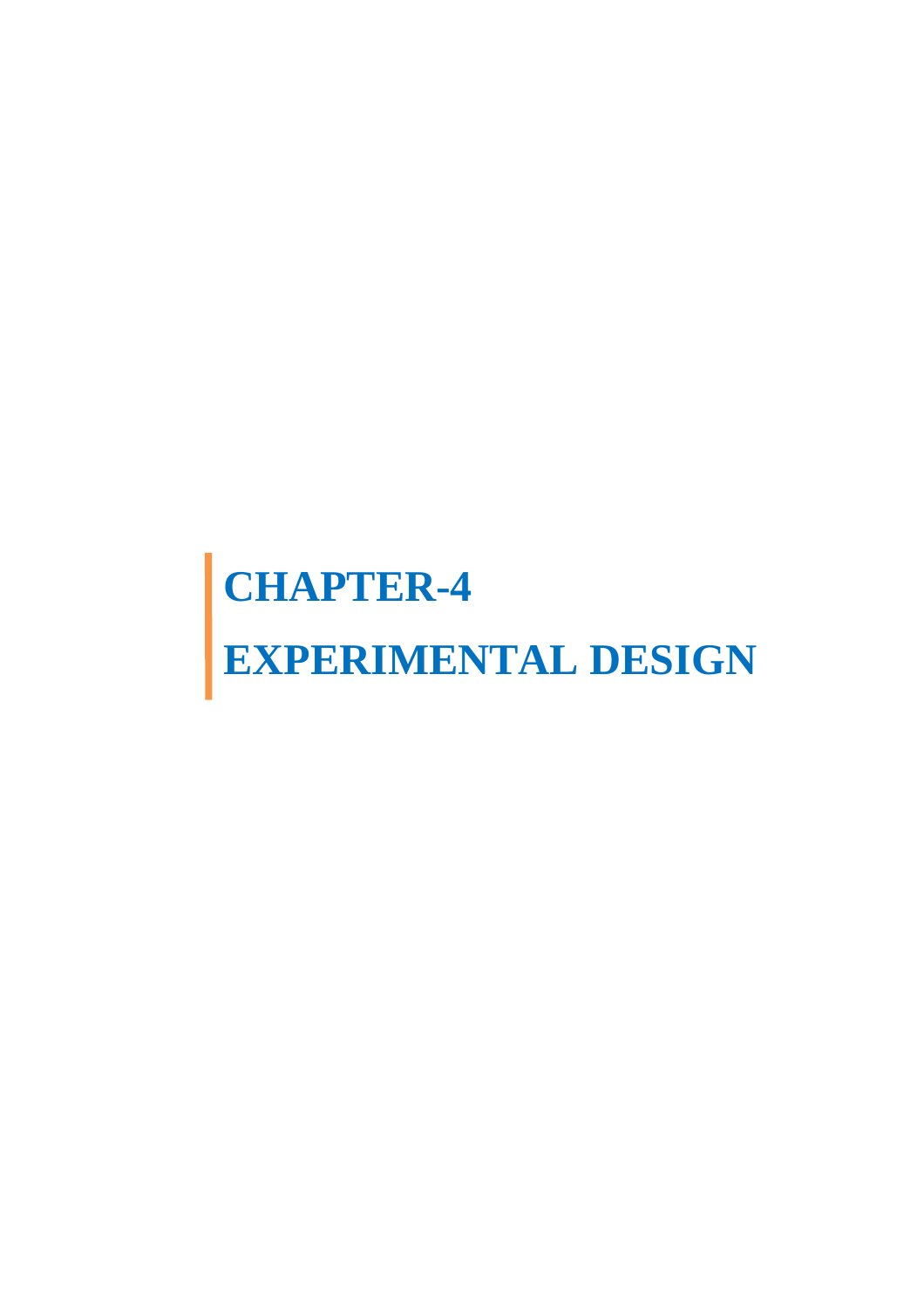## **4.0. Experimental Design**

Entire experimental work has been carried out on female reproductive organs (uterus and ovary) to delineate the therapeutic and remedial efficiency of NAC to resist sodium arsenite influenced repro-toxicity. All experimental protocols were executed via *in vivo* and *in vitro* mode wherein *in vitro* study was followed in hepatic plus ovarian-uterine tissues. However, only reproductive tissues were selected for *in vivo*  investigation. During *in vivo* trial, protective (co-administration), preventive (pretreatment) and curative (post-treatment via oral gavage and dietary post-treatment) mode of investigations were permitted. The group allocation and study design in various mode of experiment are given below.





Fig. 4.1. Graphical representation of experimental design of this research work.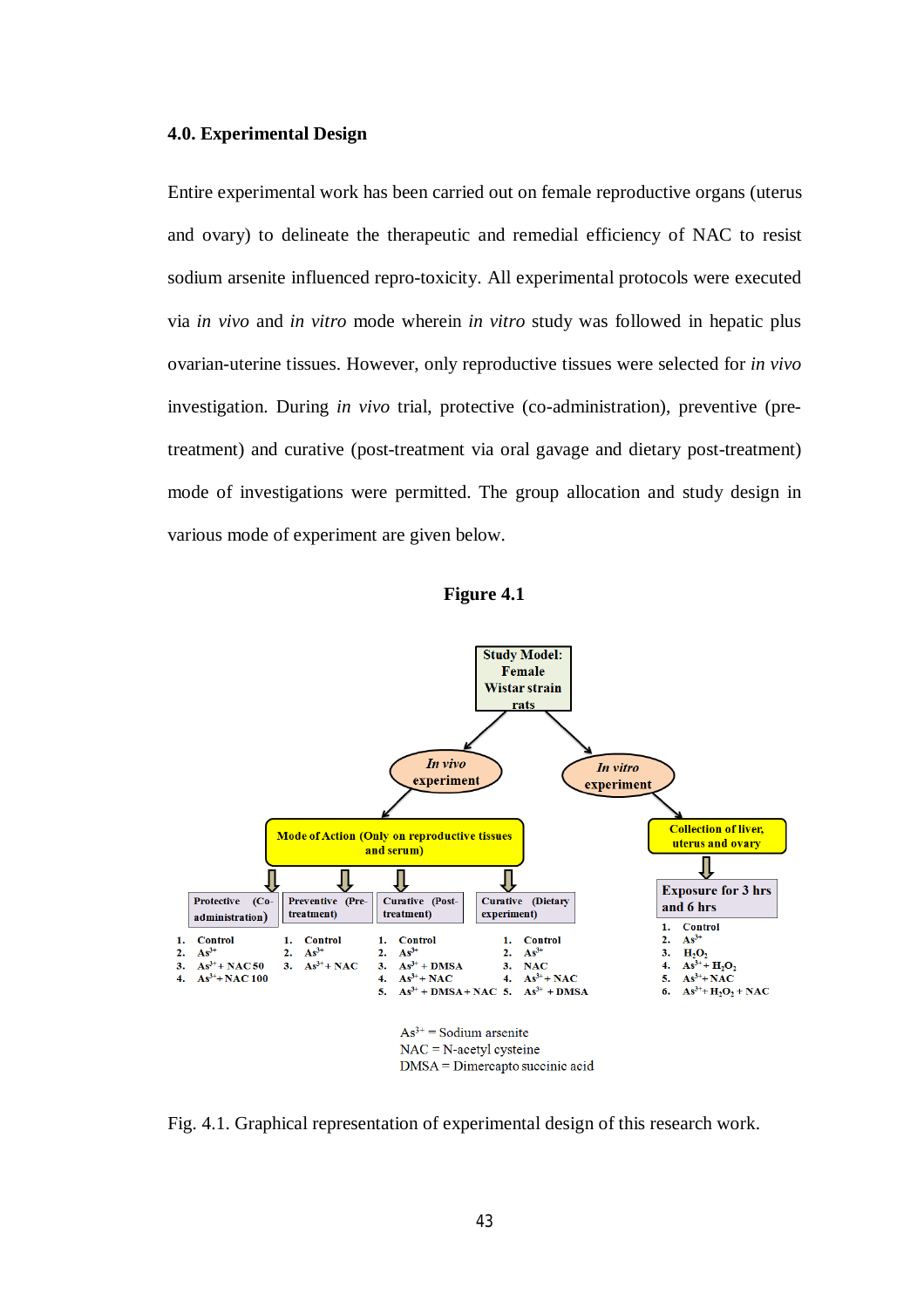### **Experiment-I**

In experiment-I six (6) groups were there; group 1 was vehicled control where no treatment was conducted; group 2 was sodium arsenite administered group (0.6 ppm/2.0 g of liver slices and 0.6 ppm/0.09 g of ovary and uterus tissue slices); group 3 was H<sub>2</sub>O<sub>2</sub> treated group (100 mM/2.0 g of liver slices and 0.6 ppm/0.09 g of ovary and uterus tissue slices); group 4 was sodium arsenite plus  $H_2O_2$  treated group; group 5 was sodium arsenite plus NAC (100 mg/2.0 g of liver slices and 100 mg/0.09 g of ovary and uterus tissue slices) treated group; and group 6 was sodium arsenite plus  $H_2O_2$  plus NAC treated group. Here 2.0 g of hepatic slices and 0.09 g of ovary and uterus tissue slices were incubated in 20 ml of Kreb's solution for 3 hrs and 6 hrs respectively. The tissue slices were treated as per the above stated dose of sodium arsenite,  $H_2O_2$  and NAC. This experiment was executed to evaluate the straight forward function of NAC on sodium arsenite guided hepatic and ovarianuterine malfunction.

## **Experiment-II**

Experiment-II was carried out to notify the protective role of NAC against uterine delinquencies developed by sodium arsenite. Here four (4) groups have been allocated; group 1 was vehicled control where only fresh distilled water was given as vehicle to point out similar physical stress; group 2 was sodium arsenite administered (10 mg/kg body weight) group; group 3 was sodium arsenite plus NAC (50 mg/kg body weight) challenged group; and group 4 was sodium arsenite plus comparatively higher dose of NAC (100 mg/kg body weight) challenged group. To fulfill the dose of 10 mg/kg body weight of sodium arsenite, rats were provided with 1 mg of sodium arsenite per 100 g body weight. A stock solution was prepared with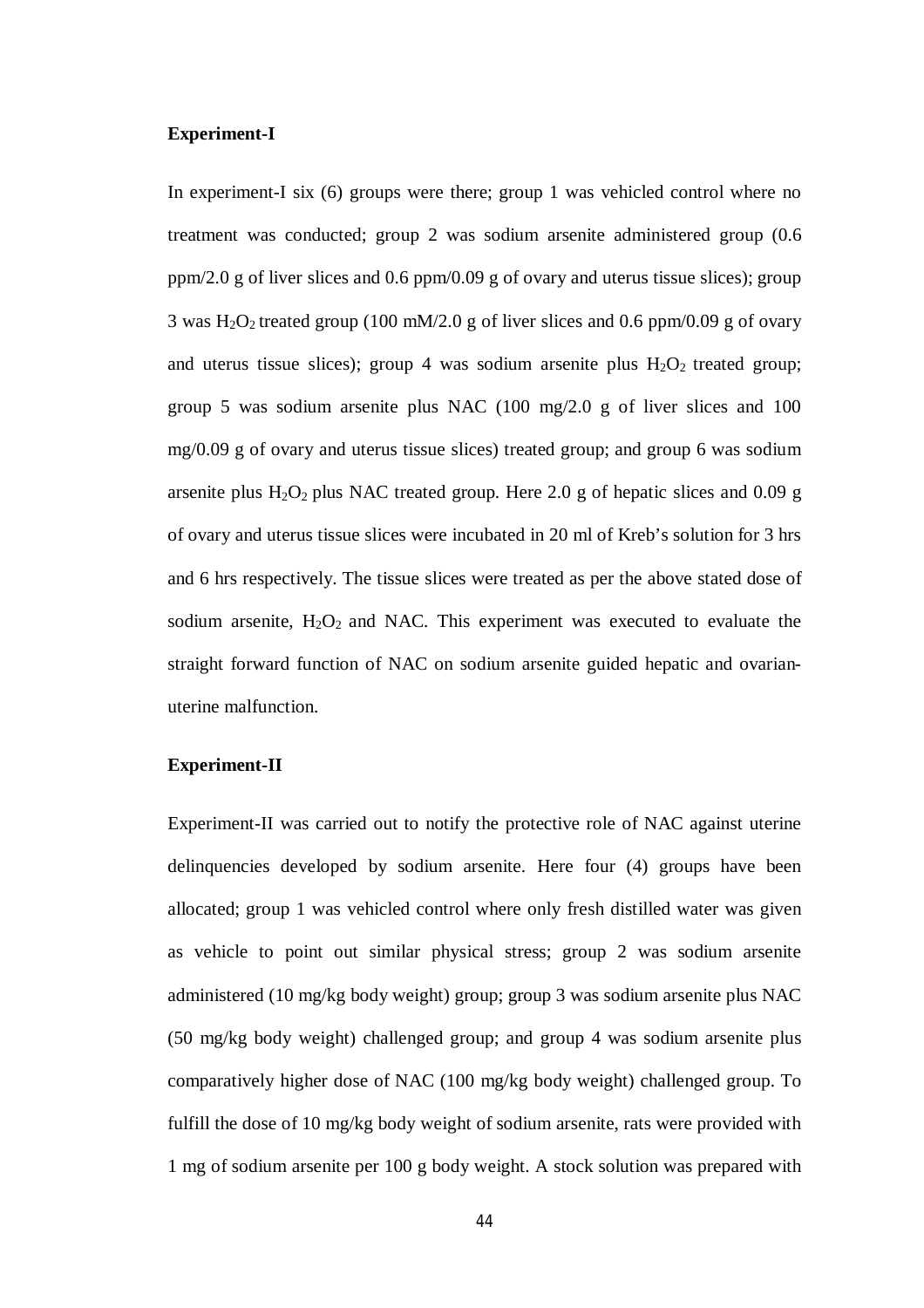400 mg of sodium arsenite in 100 ml of distilled water and aliquoted separately in eppendorf tube and stored in refrigerator. Adult rat of 100 g body weight was provided with 250 µl of stock aliquoted solution containing 1 mg of sodium arsenite orally via gavage which is equivalent to 10 mg/kg body weight of sodium arsenite. Considering the dose of NAC, 100 g of rat was provided with 5 mg and 10 mg of NAC respectively which are equivalent to 50 mg/kg body weight and 100 mg/kg body weight accordingly. 2000 mg of NAC was dissolved in 100 ml of distilled water and this stock solution was aliquoted and 100 g of rats were provided with 250 µl stock aliquoted solution containing 5 mg of NAC orally which is equivalent to 50 mg/kg body weight of NAC. On the other hand, 100 ml of stock solution was prepared with 4000 mg of NAC which is equivalent to 100 mg/kg body weight and aliquoted separately. Adult rat of 100 g body weight was given 250 µl of stock aliquoted solution containing 10 mg of NAC and that is equivalent to 100 mg/kg body weight of NAC.

## **Experiment-III**

Experiment-III was pursued to focused the preventive role of NAC wherein three (3) groups were there; group 1 was vehicled control where only fresh distilled water was given as vehicle to consider same physical stress; group 2 was sodium arsenite challenged group (10 mg/kg body weight); and group 3 was sodium arsenite plus NAC (100 mg/kg body weight) challenged group. Here NAC and sodium arsenite were given orally with gavage. The preparation of sodium arsenite and NAC solution were same as experiment-II.